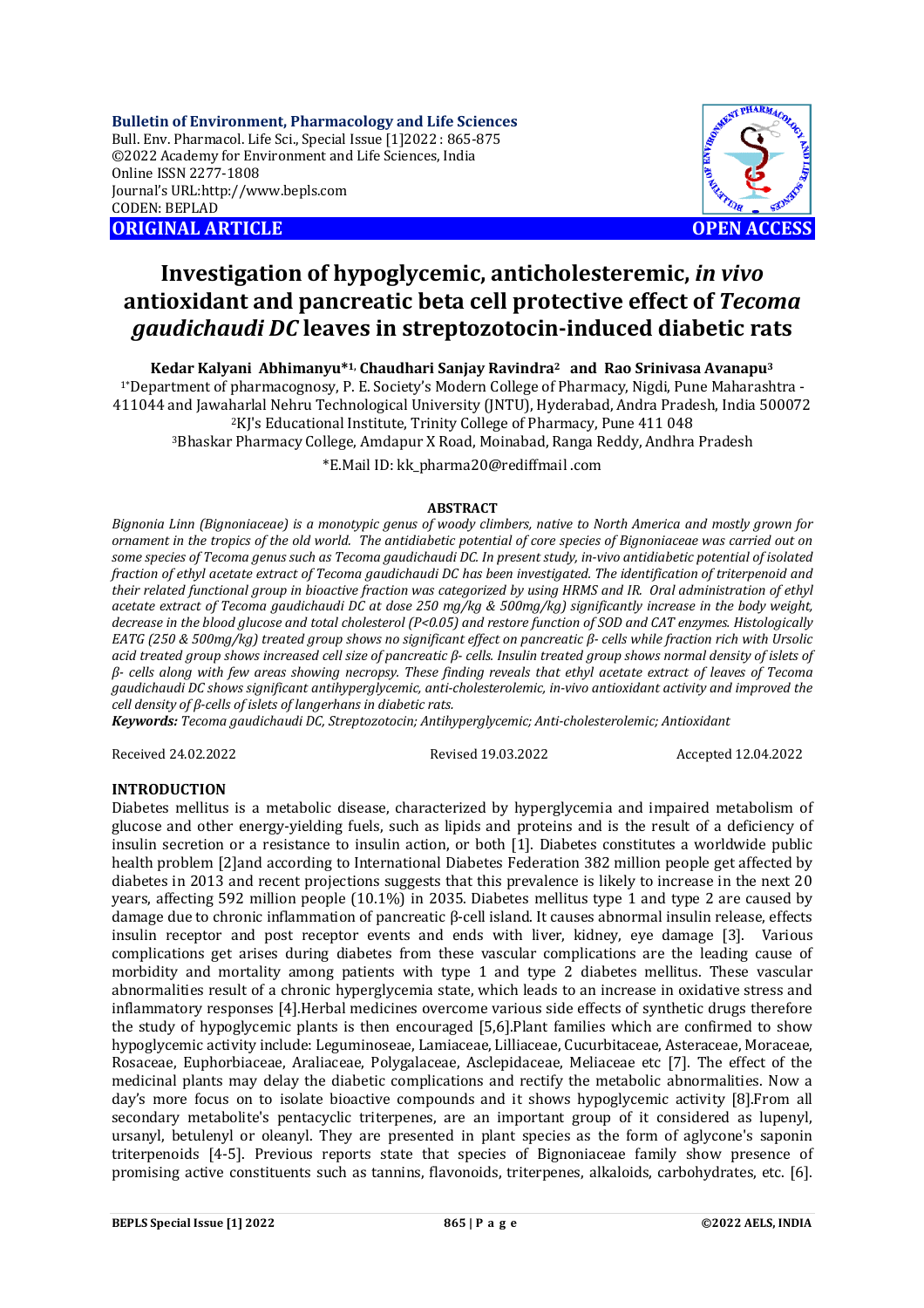The phytochemical analysis of various species of Bignoniaceae family was not studied so far hence; the following research deals with to carry an out preliminary phytochemical analysis of various extracts of leaves of *Tecoma gaudichaudi* DC. However, no previous biological activities have been reported for *Tecoma gaudichaudi* DC leaf powder except some ethnomedicinal claims were reported such as in Bangladesh whole plant of *Tecoma gaudichaudi* DC use of a remedy for diabetes and infertility problems [3].The present study includes successive extraction of *Tecoma gaudichaudi* DC leaf powder with solvent of increasing polarity, phytochemical analysis for the successive extracts. High resolution mass spectrometric analysis of some selected extract as a rapid screening tool for extract activity, most potent of which were further assessed for antidiabetic activity. Finally, isolation attempt was made to isolate and identify the major chemical forms present in the leaf ethyl acetate extract are potential molecule for its antidiabetic activity.

### **MATERIAL AND METHODS**

### **Chemicals and reagents**

DPPH, Streptozotocin was purchased from Sisco Research Laboratories Pvt. Ltd. Insulin was purchased from Lantus Solostar of Sanofi India Limited. The biochemical estimations were carried out by using standard diagnostic kits of span diagnostics, Ahmedabad, India. Other chemicals and reagents used in the study were of high purity.

### **Collection of Plant material**

The stems with leaves of *Tecoma gaudichaudi* DC(Family Bignoniaceae) were collected from Moshi area of Pune district (Maharashtra) in the month of September 2011 and the plant were authenticated at Botanical Survey of India, Pune. The specimen voucher number is KALKTEG1.

## **Animal details**

Female Wistar rats weighing about 225-275gm were obtained from. The study protocol was approved by IAEC (Institutional Animal Ethical Committee) of CPCSEA (Committee for purpose of control and supervision of experimentation on animals) with reference no.MCP/IAEC/167/2015, dated: 31/10/2015. Animals were kept for acclimatization at room temperature between  $22\pm3$ °C with relative humidity 55±5oC with 12 hours each of dark and light cycles. Animals had free access to standard pellet and water adlibitum.

### **Extractionand preliminary phytochemical analysis for***Tecoma gaudichaudi* **DC leaves:**

The leaves of plant *Tecoma gaudichaudi* DC were used for extraction. Dried and coarsely powdered crude drugs were passed through sieves no. 40 and successive extraction has been carried out on plant material by soxhlet extraction. Preliminary chemical analysis was performed according to the established protocol mentioned in Rangari V.D [9].

### **In vitro antioxidant activity**

Serial dilutions of pet ether, ethyl acetate and ethanol leaf extract from 10 to 80µg/ml were assessed for their antioxidant effect by using reported method [11]. 1 ml of extracts solution, 5ml of methanolic solution of DPPH were mixed and incubated at 370C for 20min. The absorbance was measured against methanol as a blank at 517nm. The absorbance of DPPH was taken as a control. The percent antiradical activity was calculated by using following formula [12].

### **% antiradical activity = (A Control. – A sample) / A Control X 100 where A Control: Control absorbance (DPPH). A sample: Sample/standard absorbance.**

### **Isolation process**

The leaves of *Tecoma gaudichaudi* DC was collected, (500g) leaves powder was extracted with ethyl acetate (2.5 L) by Soxhlet assembly. Obtained ethyl acetate extract (3.1g) was further use for isolation. Ethyl acetate extract was selected based on preliminary phytochemical analysis.

### **Fractionation of EATG by column chromatography:**

Column chromatography of ethyl acetate soluble extract: Experimental:

| Column Dimension           | 80 cm (length), 3 cm (Diameter)          |
|----------------------------|------------------------------------------|
| Stationary phase           | Silica particles of mesh size (#60-120). |
| Mobile phase               | Ethyl acetate $\rightarrow$ Toluene      |
| <b>Elution Mode</b>        | Gradient                                 |
| Quantity of fraction       | $100 \text{ ml}$                         |
| Solvent for column packing | Ethyl acetate                            |
| Analysis of fraction       | <b>TLC</b>                               |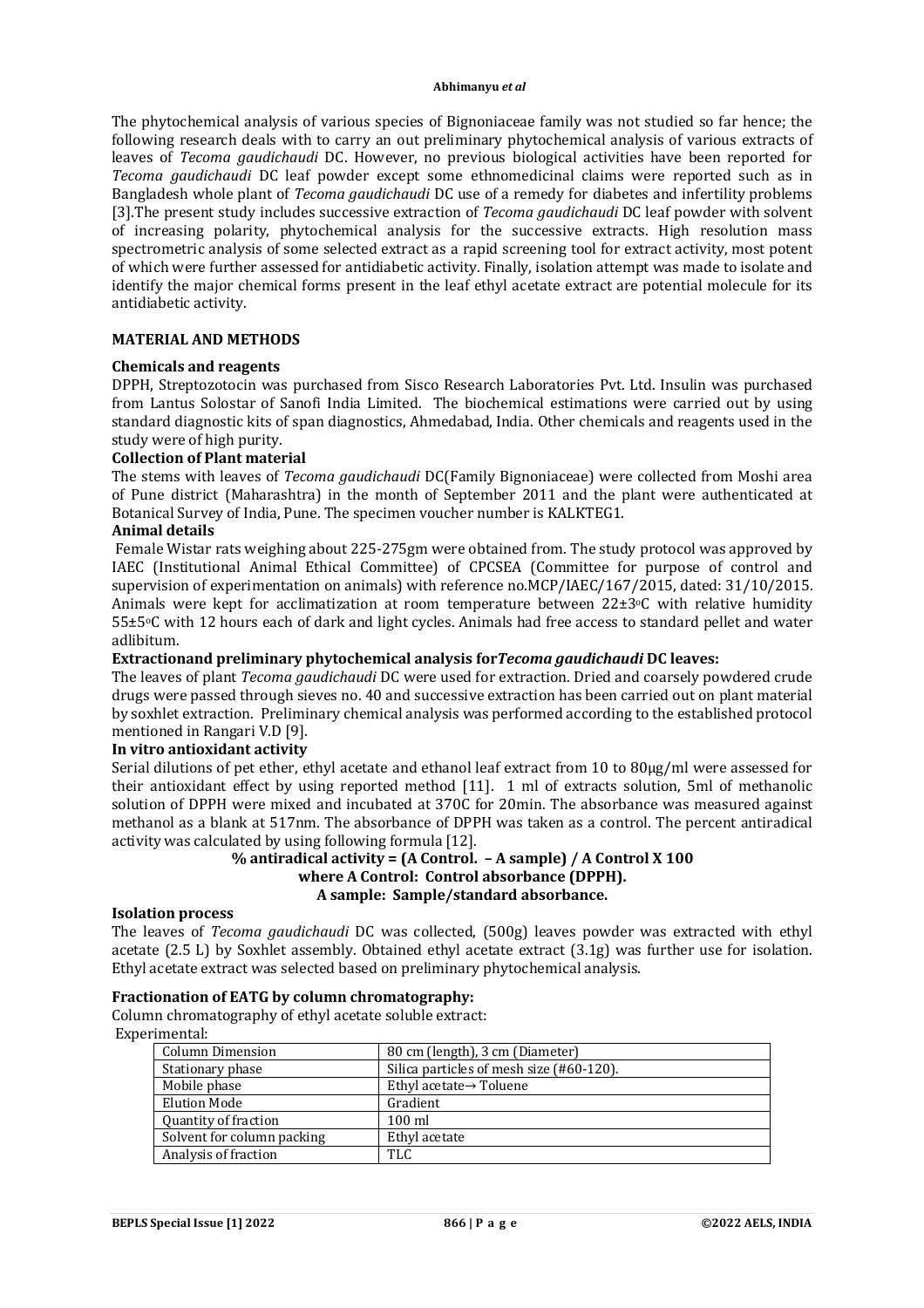Fraction 1, by elution (90ml ethyl acetate: 10ml hexane), fraction 2 (70ml ethyl acetate: 30ml hexane), fraction 3 (50ml ethyl acetate: 50ml hexane) fraction 4 (30ml ethyl acetate: 70ml hexane), fraction 5 (100ml hexane). Fractions 1-5 were checked by TLC by using mobile phase hexane: ethyl acetate (3:7) [10]. So fraction 5 shows single spot and subjected to spectroscopic analysis and to obtain Compound-TG1

### **Acute toxicity studies (OECD, 2001)**

The acute toxicity study for ethyl acetate extract of bark was performed by using female Wistar rats followed by OECD Guidelines No. 423, where different doses (30-2000 mg/kg of body weight) of ethyl acetate extracts were administered orally. After administration of the extracts orally, the animals were observed for their death and toxic effects after 24h treatment. The toxicological effects were observed in terms of mortality. Extracts were found to be safe in doses up to the 2000 mg/kg b.w. The animals were fasted over-night prior to the experiment and maintained under standard conditions.

### *In vivo* **antidiabetic activity determination**

Type-1 diabetes was induced in 48 rats by i.p injection of STZ (50 mg/kg) freshly prepared in 0.1 M sodium citrate buffer, pH 4.5 [13]. During the first 24 h of diabetes induction, STZ-treated animals were allowed to drink 5% glucose solution to overcome drug-induced hypoglycemia. 7 days after STZ administration, diabetes was confirmed by the presence of hyperglycemia. STZ-treated animals showed fasting blood glucose less than 400mg/dl were discarded [14].Rats were divided into five groups of six rats (n=6) each. Group I and II served as normal control and diabetic control respectively receives saline (0.2 ml oral). Group III serves as a standard and was treated with Insulin (6 IU/animal; subcutaneous; once in a day). Group IV and V were treated with ethyl acetate extract of *Tecoma gaudichaudi* DC at a dose of (250 mg/kg and 500 mg/kg per oral once in a day for 21 days). Body weight of each animal was monitored weekly during the period of the study. Fasting blood glucose measured on day 7, 14 and 21 using Glucose measurement kit (GOD POD method). Total cholesterol in serum was measured on 1 and 21 days [15].High levels of antioxidant level in serum are found to be associated with decreased risk of noninsulin dependent diabetes mellitus so in present study serum antioxidant level (Superoxide Dismutase and Catalase) was estimated in anti-diabetic study. At termination on day 21, blood was collected using cardiac puncture and centrifuged at 7500 rpm for 10 min to obtain serum. Superoxide dismutase (SOD) activity was determined by the reported method [16]. This method based on the specific principle such as pyrogallol autooxidises rapidly in aqueous or alkaline medium solution and this has been employed for the estimation of superoxide dismutase. SOD inhibits auto oxidation of pyrogallol and absorbance of samples was recorded at 420nm.Catalase (CAT) activity was determined according to the report method by Goth, 1991 [17]. According to this method, serum sample was incubated with substrate of hydrogen peroxide in sodium potassium phosphate buffer, pH 7.4 and the enzymatic reaction was stopped by adding ammonium molybdate. So stable yellow complex of molybdate and hydrogen peroxide was measured at 405nm.

### **Histopathological study**

On the 21 day of the study, the animals were sacrificed. Pancreas was dissected and fixed in 10% neutral buffered formalin for 24 h. thin sections of tissue around 5µm, were cut and stained with haematoxylin and eosin. The sections were dehydrated by using increasing concentration of alcohol. They were then treated with diphenyxylene (DPX) and observed under microscope.

### **Statistical analysis**

The results were expressed as mean SEM from six animals. The results were subjected to statistical analysis by using one way ANOVA followed by Tuckey's test p<0.05 was considered to be statistically significant.

### **Spectral analysis:**

The IR Spectrometer used was 'Jasco FT/IR-4100' System. Mass spectrum was analyzed by Ultra-High-Resolution Time-of-Flight Mass Spectrometer Impact II (HRMS) (Bruker Daltonik GmbH, Germany).

### **RESULTS**

### **Preliminary phytochemical by chemical test:**

Initially all extracts were analyzed by chemical test shows presence of carbohydrate, proteins, steroids, triterpenoids, flavonoids and tannins. (Table 1)

### **Phytochemical analysis of Ethyl acetate extract of** *Tecoma gaudichaudi* **DC by HRMS:**

Ethyl acetate and ethanol extracts of *Tecoma gaudichaudi* DC were analyzed by High resolution mass spectrometry (HRMS). HRMS of Ethyl acetate Extract shows m/z at 453.20, 461.19, 465.37, 471.22, 479.34, 487.36 & 495.34 (Fig. 2). Ethanol extracts note m/z at 403.30, 429.20, 445.20, 461.18, 477.17, 499.14, and 514.33 (Fig.3). So comparatively ethyl acetate note m/z at 479.34 (C30H48NAO3) (Fig.2).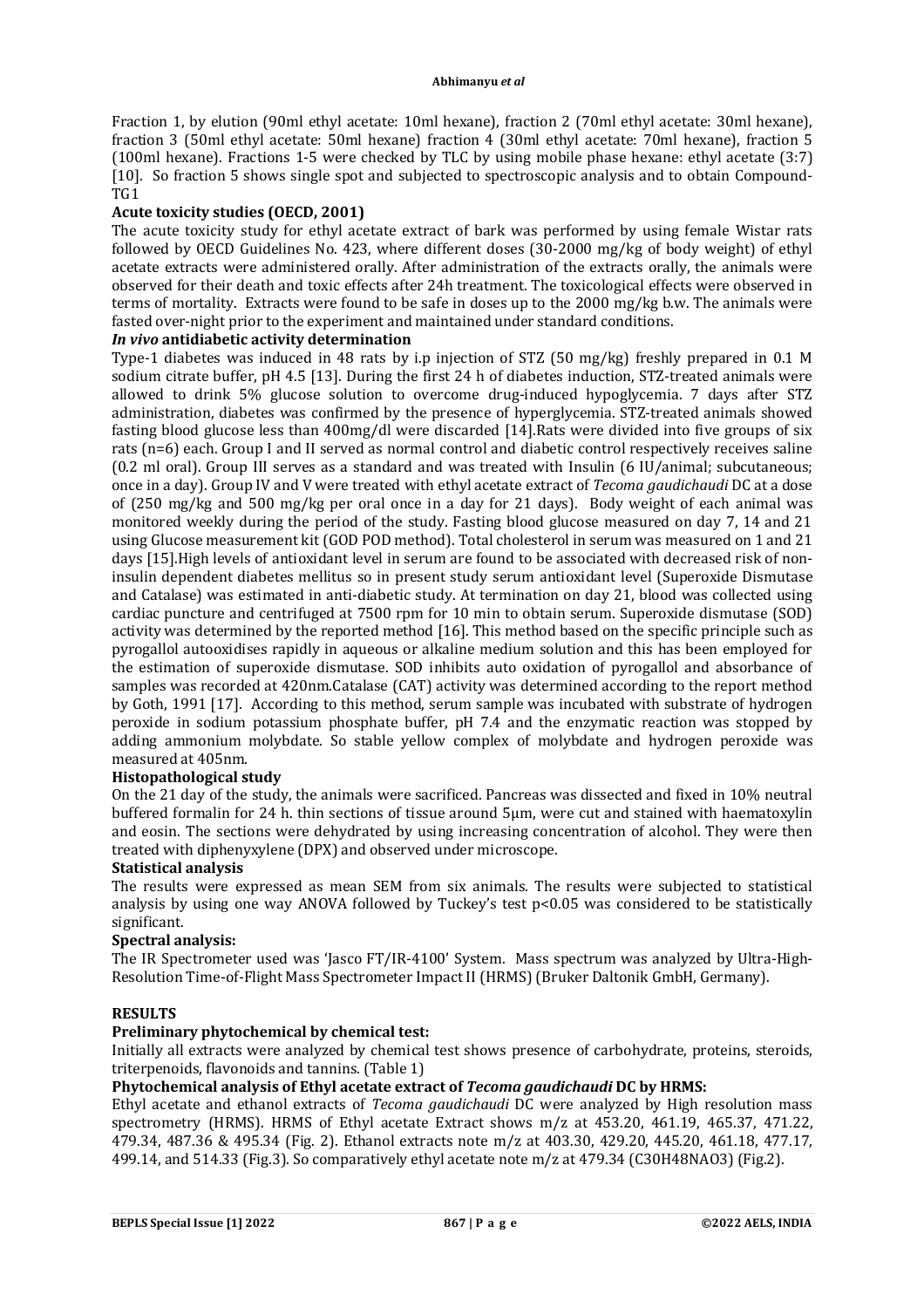### **Isolation of compounds from** *Tecoma gaudichaudi* **DC:**

Based on chromatographic data further fraction no. 5 was purified by using methanol, subjected to chromatographic analysis, thin layer chromatography was performed by using solvent system hexane: ethyl acetate (3:7v/v).; Single compound was present in fraction 5, the yield was noted as (8mg). For further isolation of this compound repeat same procedure again and isolated fraction checked by TLC, use for biological activity. The melting point was found to be 190-1940C. The compound was subjected to HRMS and IR analysis, mass spectra shows a molecular peak at [m/z 456.70 (M+H) (C30H48O3), 479.35 (M+Na)+ (C30H48NAO3)] as view in spectra (Fig 2). The IR spectra reveal bands at 3710.37cm- (-COOH, O-H stretching, acidic), 2927.41 cm- (CH2-CH3 stretching), 1693.19 cm-(ketone stretching), 1514.81 cm- (C=C stretching), 1456.96 cm-(CH2-CH3 bending), 1000 cm-(C-O stretching), 900 cm-(C=C-H bending) Compound TG-1 was identified as ursolic acid (Fig 3)

# *In vitro* **antioxidant activity determination for successive leaf extract using DPPH assay:**

Results of scavenging free radicals are expressed as  $IC_{50}$  values (ug/ml): $IC_{50}$  value of ethanol, ethyl acetate and ascorbic acid was found to be 33.15, 40.72, 28.03 respectively. (Table 2).

### **Acute toxicity determinations:**

Acute oral toxicity studies shows that the non-toxic effect of ethyl acetate leaf extract of *Tecoma gaudichaudi* DC. Extracts were found to be safe in doses up to the 2000 mg/kg b.w. above the dose of 2000 mg/kg b.w., animal shows the signs as convulsions, weakness, and dizziness, loss of appetite, tremor and finally death.

# **In vivo antidiabetic activity determination**

### **Effect of EATG on body weight**

At the end of 21-day treatments, body weight of EATG (500mg/kg), Ursolic acid (10 mg/kg) and standard insulin treated group, shows significantly increased in weight (p<0.05). Body weights of rats in diseases control and EATG (250mg/kg) treated group shows lower body weight than other groups (Table 3)

There was significant change in body weight of the rat in disease control and all treatment group on day 7 when compare to day 0. On day 21, there was significant weight gain in animals treated with EATG (500mg/kg), Ursolic acid (10 mg/kg) and standard insulin treated group, when compared with the body weight data on day 7. (Table 3& Fig 4)

### **Effect of EATG on Blood glucose in normal rats:**

On day 7 there was significant increase in fasting blood glucose level in all rats compare to normal control ,increased fasting blood glucose level indicates hyperglycemic state. On day 21, there was significant decrease in fasting blood glucose level in all treatment group when compare to disease control data. EATG (250mg/kg), EATG (500mg/kg) and ursolic acid (10mg/kg) treated group and standard treated group shows significantly decrease in glucose level  $(p<0.05)$  as compare to diseases control group. Insulin treated diabetic rats restored the glucose level on 14 and 21 days (Table 4& Fig 5).

### **Effect of EATG on Cholesterol levels:**

21day diseases control group indicates significant increase in cholesterol (P<0.05) as compare with the normal control group. While extract treated EATG (250 &500mg/kg) and ursolic acid (10mg/kg), standard insulin treated shows a significant decrease (P<0.05) in cholesterol as compare with diseases control (Table 5&Fig. 6)

### **Effect of EATG on SOD and Catalase enzyme:**

SOD and CAT levels were significantly decrease (P<0.05) in the serum of diseases control. Oral administration of EATG (250 &500mg/kg) and ursolic acid (10mg/kg), standard insulin treated group shows a significant increase in SOD and CAT antioxidant enzyme level (p<0.05) except the normal control (Table 6, Fig. 7 & 8).

### **Changes of Histopathology of the pancreas:**

The histological investigation of the pancreas showed normal pancreatic β-islet cells in the case of a normal control group and observed destruction of ß-cells in diseases control.EATG (250& 500 mg/kg) treated group shows no significant effect on pancreatic ß-cells. While ursolic acid treated group shows increased cell size of pancreatic ß-cellls. Insulin treated group shows normal density of islet ß-cells along with few areas showing necropsy (Fig. 9)



**Fig. 1 Ursolic acid**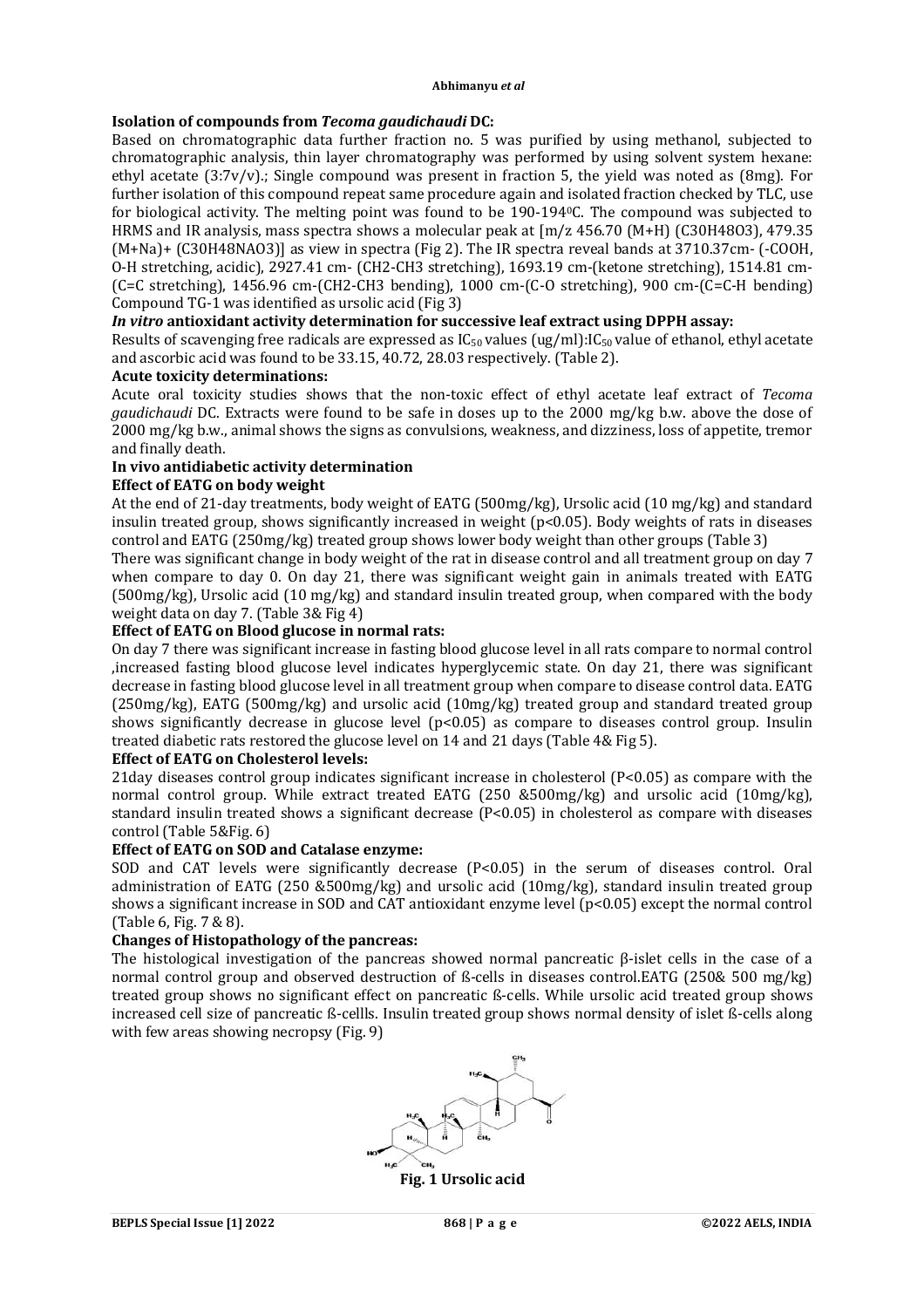**Abhimanyu** *et al*



**Fig. 2 spectrum: HRMS Spectra of TG-1**



**Table no. 1 Results of phytochemical analysis of** *Tecoma gaudichaudi* **DC leaf powder**

| Phytoconstituents    | Tecoma gaudichaudi DC |
|----------------------|-----------------------|
| <b>Carbohydrates</b> |                       |
| <b>Proteins</b>      |                       |
| <b>Alkaloids</b>     |                       |
| <b>Glycosides</b>    |                       |
| <b>Steroids</b>      |                       |
| Triterpenoids        | $++$                  |
| <b>Flavonoids</b>    | $++$                  |
| <b>Tannins</b>       | $++$                  |
| Volatile oil         |                       |

**"+" show presence of constituents "−" shows absence of constituents.**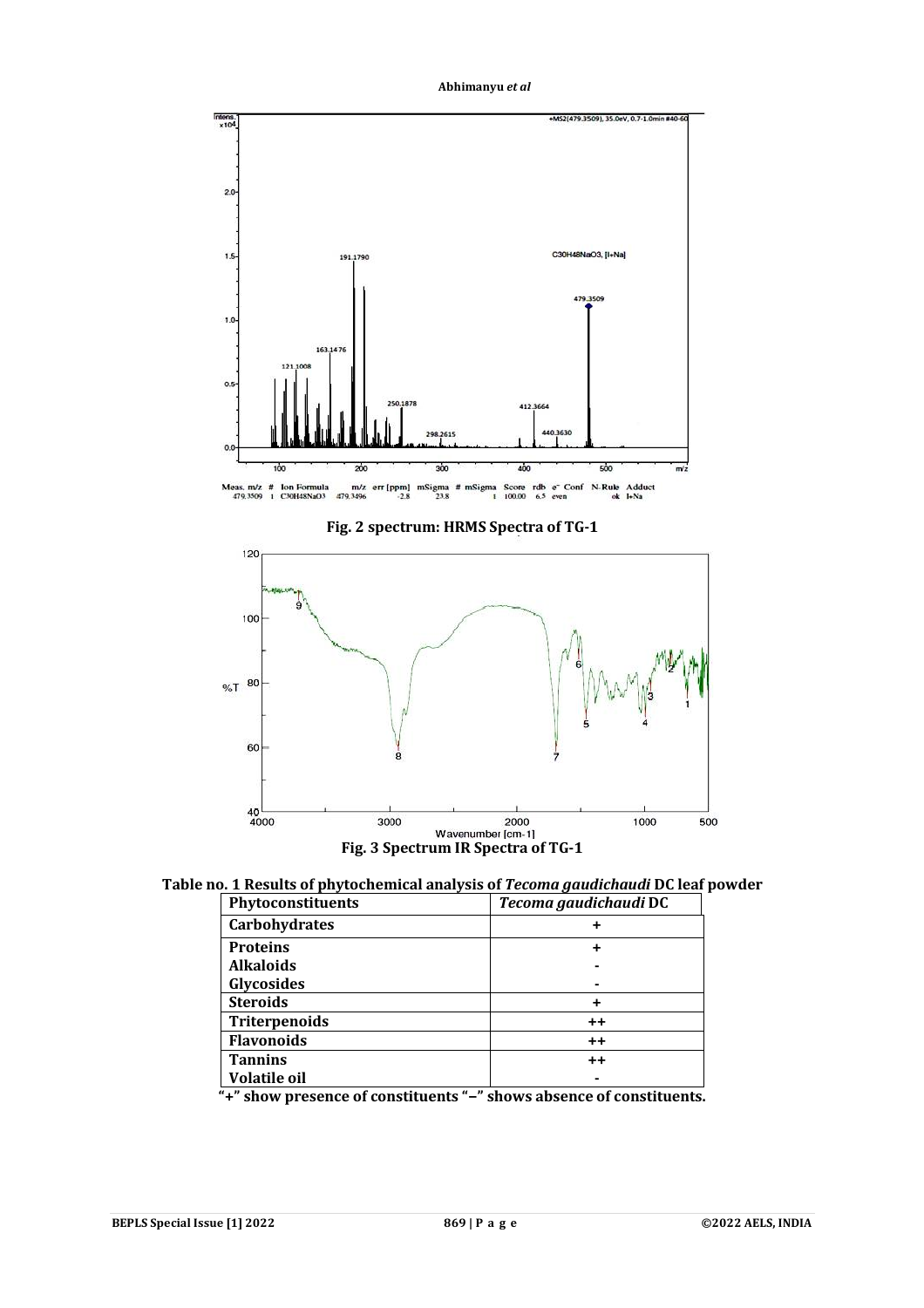| Sr. no.      | Test sample   | Concentration | Percentage inhibition | $IC_{50}$ ( $\mu$ g/ml) |
|--------------|---------------|---------------|-----------------------|-------------------------|
|              |               | $(\mu g/ml)$  |                       |                         |
|              | EATG          | 10            | 37.17                 |                         |
|              |               | 20            | 43.2                  | 33.15                   |
| $\mathbf{1}$ |               | 40            | 54.2                  |                         |
|              |               | 60            | 67.36                 |                         |
|              |               | 80            | 70.32                 |                         |
|              |               | 10            | 13.6                  | 40.72                   |
|              | <b>ETG</b>    | 20            | 23.59                 |                         |
| 2            |               | 40            | 57.02                 |                         |
|              |               | 60            | 78.23                 |                         |
|              |               | 80            | 84.45                 |                         |
|              | Ascorbic acid | 10            | 23.61                 |                         |
|              |               | 20            | 39.66                 | 28.03                   |
| 3            |               | 40            | 74.52                 |                         |
|              |               | 60            | 91.42                 |                         |
|              |               | 80            | 94.86                 |                         |

| Table no. 2 DPPH radical scavenging activity of Tecoma gaudichaudi DC |  |
|-----------------------------------------------------------------------|--|
|-----------------------------------------------------------------------|--|

ETG and EATG- ethanolic and ethyl acetate extract of *T. gaudichaudi*, results are considered as ± SEM, n= 5, p value < 0.05.

| Table. 3 Response of Ethyl acetate extract of leaf of Tecoma gaudichaudi DCon body weight of |
|----------------------------------------------------------------------------------------------|
| animals on diabetic rats                                                                     |

| Groups              | Body weight (g) |                   |                   |                      |
|---------------------|-----------------|-------------------|-------------------|----------------------|
|                     | Day 0           | Day 7             | Day 14            | <b>Day 21</b>        |
| Control             | 245.33±4.75     | 253.83+4.07       | $262.67 \pm 3.21$ | 273.67±4.72          |
| Diabetic control    | 257.83±4.96     | 174.83±4.03*      | 169.50±4.49*      | $163.67 \pm 5.39*$   |
| DC+ EATG (250)      | $250.33\pm8.80$ | $163.17\pm8.01$   | 172.83±9.82**     | 190.67±12.24**       |
| DC+EATG (500)       | 253.00±4.89     | $173.50 \pm 5.40$ | 189.67±4.65**     | $212.83 \pm 10.04**$ |
| DC+ Ursolic acid    | 244.83±4.25     | $162.50 \pm 5.37$ | $175.00\pm 6.03$  | 187.17±7.89**        |
| $DC+$ Insulin(6 IU) | 254.67±5.31     | 174.83±4.44       | 193.00±3.69       | 227.33±13.89**       |

The statistics are indicated as mean *± S.E.M.; each group contain (n = 6)*

Statistics treated by one way ANOVA pursue by Tuckey's test p<0.05,

\*indicates symbolic decrease in data as correlated to 0-day Data, \*\*indicates symbolic rise in data when correlate to 0 day Data.





The statistics are indicated as mean ± SEM (n=6). Statistics treated by ANOVA (one way) pursue by Tuckey's test p<0.05, \*indicates symbolic decrease in data as compared to 0 day Data, #indicates significant increase in data as compare to 0 day Data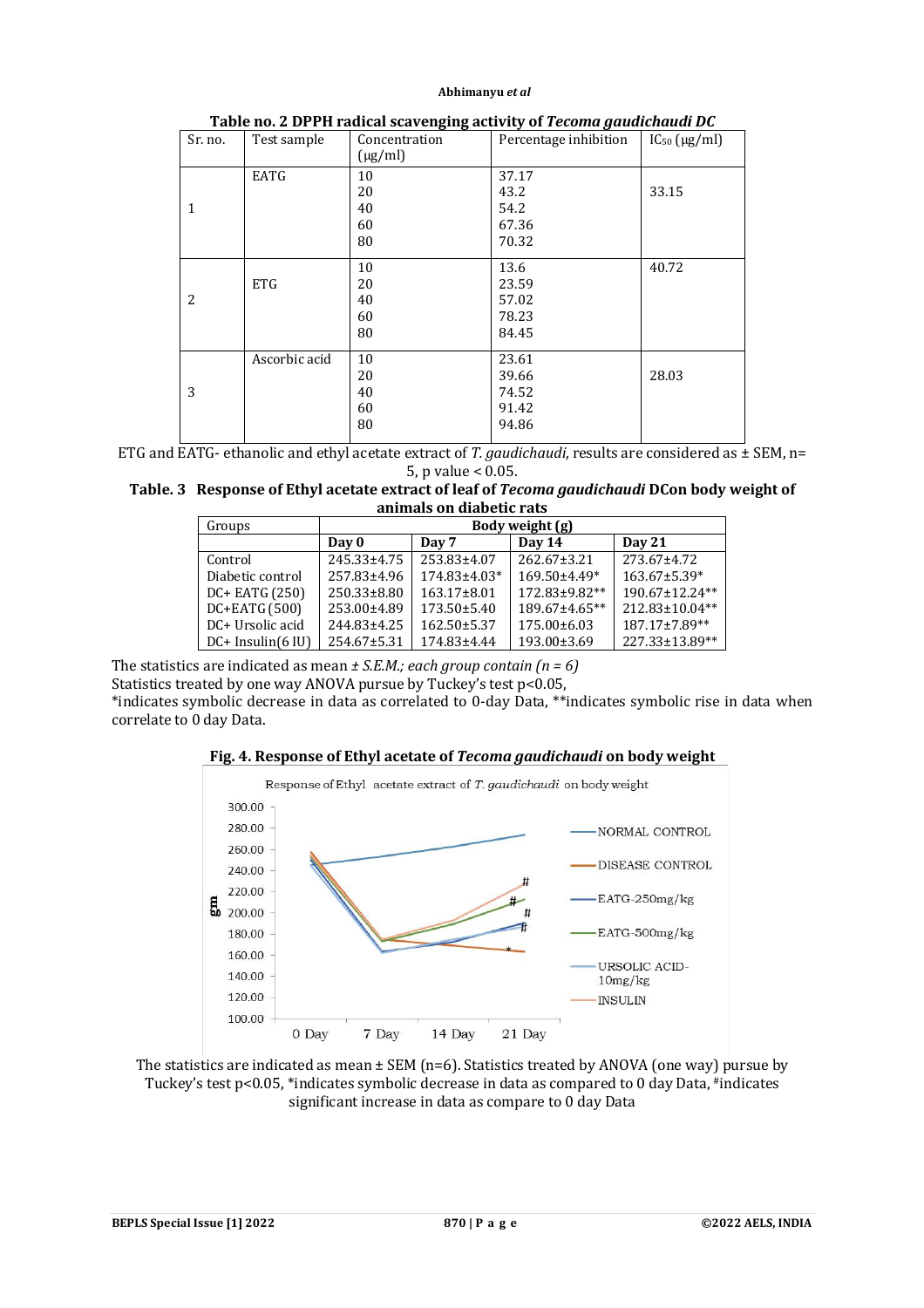| uiscascs u calcu gi uup |                             |              |                |
|-------------------------|-----------------------------|--------------|----------------|
| Treatment and dose      | Blood glucose level (mg/dl) |              |                |
|                         | 7 day                       | 14 day       | $21$ day       |
| Control                 | 93.67±1.15                  | 93.83±0.75   | 95.00±1.24     |
| Diabetic control        | 470.00±9.31                 | 486.17±9.21* | 498.83±8.54*   |
| DC+ EATG (250)          | 464.00±8.73*                | 438.50±8.08  | 395.00±5.57**  |
| DC+EATG (500)           | 483.17±5.71*                | 408.17±8.93  | 347.33±5.99**  |
| DC+Ursolic acid         | 485.67±9.46*                | 358.50±9.04  | 306.17±10.57** |
| DC+ Insulin (6 IU)      | 485.67±27.84*               | 163.00±2.70  | 102.33±5.36**  |

**Table no. 4. Effect of ethyl acetate extracts of leaf of** *Tecoma gaudichaudi* **DCon blood glucose level diseases treated group**

The statistics are indicated as mean  $\pm$  SEM (n=6). Statistics treated by ANOVA (one way) pursue by Tuckey's test p<0.05, \* indicates symbolic rise in data as correlated to Normal control Data (p<0.05), **\*\*** mark symbolic decrease in data as compare to Disease control data except Normal control data (p<0.05).





The statistics are indicated as mean  $\pm$  SEM (n=6). Statistics treated by ANOVA (one way) pursue by Tuckey's test p<0.05,  $*$  mark symbolic rise in data as correlated to Normal control Data (p<0.05), # mark symbolic decrease in data as compare to Disease control data except Normal control data (p<0.05)

**Table no 5. Response of ethyl acetate extracts of leaf of** *Tecoma gaudichaudi* **DCon cholesterol level in diabetic rats.**

| Treatment and dose        | Total cholesterol level in mg/dl |               |  |
|---------------------------|----------------------------------|---------------|--|
|                           | 1 day                            | 21 day        |  |
| Control                   | 85.67±2.01                       | 88.50±2.32    |  |
| Diabetic control          | 188.17±2.59                      | 201.17±2.81*  |  |
| DC+ EATG (250)            | 189.33±1.56                      | 144.00±5.62** |  |
| DC+EATG (500)             | 197.33±4.37                      | 113.00±4.15** |  |
| DC+ Ursolic acid          | 188.83±2.26                      | 113.83±5.28** |  |
| $DC+$ Insulin $(6 \,$ IU) | 191.83±2.18                      | 95.83±1.38**  |  |

The statistics are indicated as mean  $\pm$  SEM (n=6). Statistics treated by ANOVA (one way) pursue by Tuckey's test p<0.05, \*indicates significant increase in data as compared to Normal control Data (p<0.05), **\*\*** indicates significant decrease in data as compare to Disease control data except Normal control data  $(p<0.05)$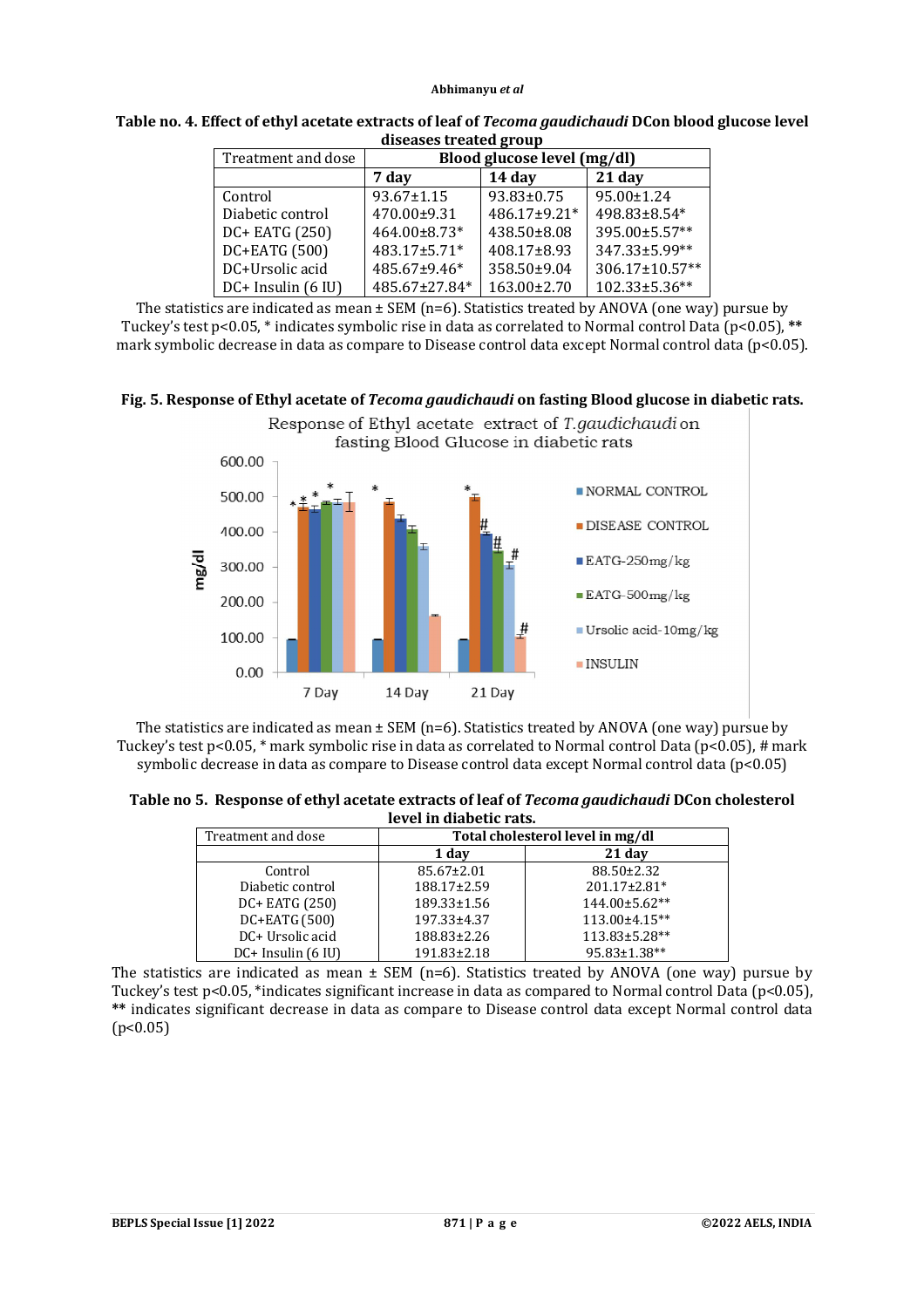



The statistics are indicated as mean ± SEM (n=6). Statistics treated by one way ANOVA followed by Tuckey's test p<0.05, \* indicates significant increase in data as compared to Normal control Data (p<0.05),#indicates significant decrease in data as compare to Disease control data except Normal control data (p<0.05)

**Table no. 6 Effect of ethyl acetate extracts of** *Tecoma gaudichaudi* **DCon antioxidant enzymes in diabetic rats.**

| Treatment and dose     | Antioxidant enzyme |                        |
|------------------------|--------------------|------------------------|
|                        | SOD (Unit/ml)      | <b>CATALASE</b> (Ku/l) |
| Control                | $21.27 + 1.41$     | $0.34 \pm 0.00$        |
| Diabetic control       | 12.66±0.27*        | $0.20 \pm 0.00*$       |
| DC+ EATG (250)         | 14.81±0.26**       | $0.23 \pm 0.00**$      |
| DC+EATG (500)          | 17.57±0.32**       | $0.27 \pm 0.00**$      |
| DC+ Ursolic acid       | 16.53±0.19**       | $0.25 \pm 0.00**$      |
| $DC+$ Insulin $(6$ IU) | 19.51±0.24**       | $0.32 \pm 0.01**$      |

Results are expressed as  $\pm$  SEM (n=6). Data processed by one way ANOVA followed by Tuckey's test p<0.05, \* indicates significant decrease in data as compared to Normal control Data (p<0.05), **\*\***indicates significant increase in data as compare to Disease control data except Normal control data (p<0.05)

### **Fig. 7. Response of Ethyl acetate of** *Tecoma gaudichaudi* **on antioxidant enzymes (SOD) in diabetic rats.**

Effect of ethyl acetate extracts of Tecoma *gaudichaudi* DC on



Results are expressed as  $\pm$  SEM (n=6). Data processed by one way ANOVA followed by Tuckey's test p<0.05, \*indicates significant decrease in data as compared to Normal control Data(p<0.05),**\*\*** indicates significant increase in data as compare to Disease control data except Normal control data (p<0.05)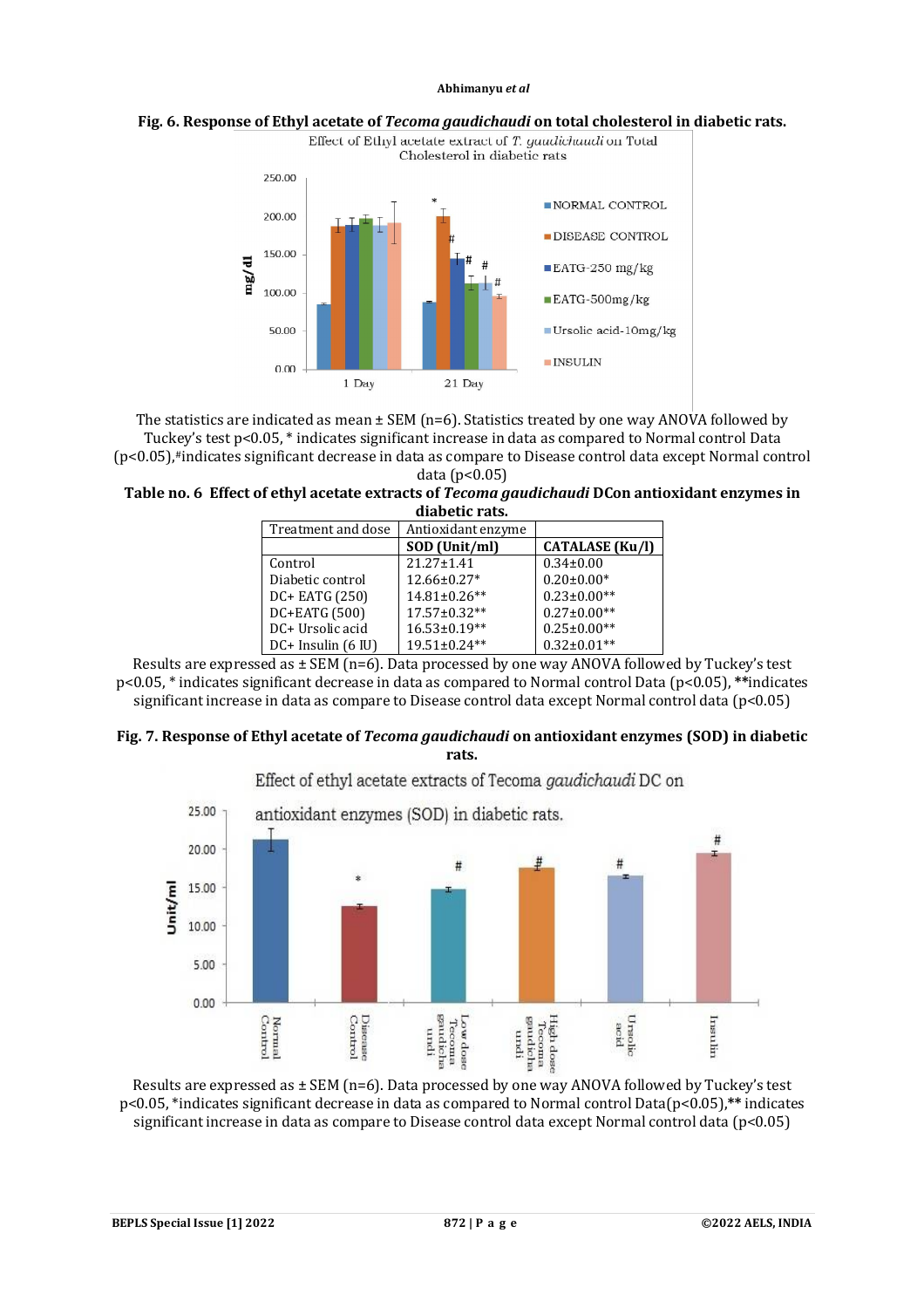**Fig. 8. Response of Ethyl acetate of** *Tecoma gaudichaudi* **on antioxidant enzymes (CAT) in diabetic rats.**



Results are expressed as  $\pm$  SEM (n=6). Data processed by one way ANOVA followed by Tuckey's test p<0.05, \*indicates significant decrease in data as compared to Normal control Data(p<0.05), #indicates significant increase in data as compare to Disease control data except Normal control data (p<0.05)



**Figure 9. Histological changes of rat pancreas of islets of langerhans** *Tecoma gaudichaudi* **DC**

A) Non diabetic normal histological structure of rat pancreas showing normal pancreatic islet cells. B) Diabetic control rat showing irregular cells and necrosis of cell destruction of ß-cells (indicated by arrow and box) C) EATG (250mg/kg) showed destruction of ß-cells indicated by arrow D) EATG(500mg/kg) showed increased cell size of ß-cells indicated by colour box. E) Ursolic acid treated rats showed increase cell size (indicated by colored box) by slight regeneration of β-cells were seen when compare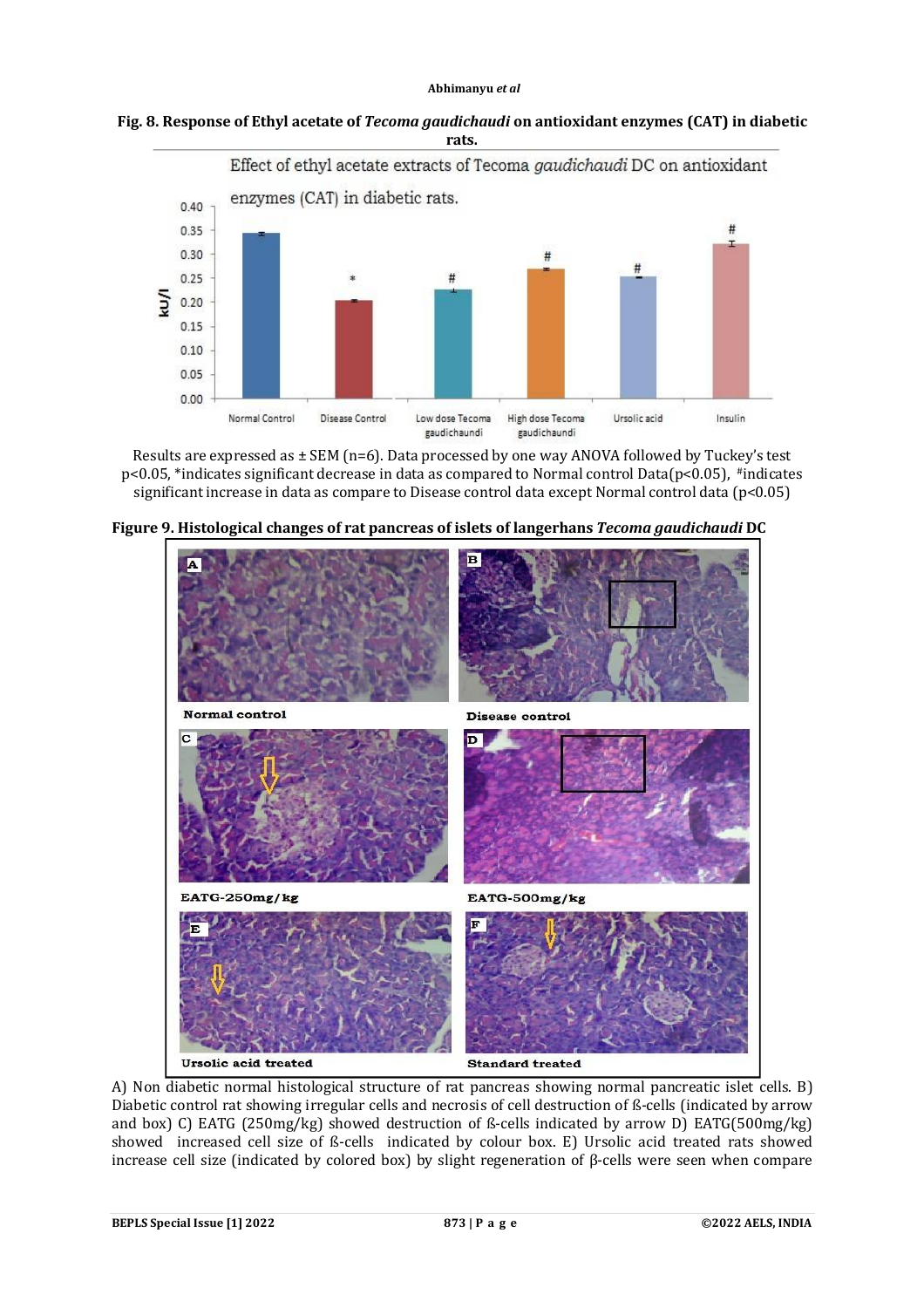with diabetic control. F) Insulin treated rat pancreas showing normal density of islet of β-cells along with few areas showing necropsy indicated by arrow.

### **DISCUSSION**

### **Phytochemical analysis of** *Tecoma gaudichaudi* **DC**

The present study has been originated to know the *Tecoma gaudichaudi* DC plant as potential antioxidant and antidiabetic agent. The preliminary phytochemical analysis revealed the presence of carbohydrate, proteins, steroids, triterpenoids, flavonoids, tannins in *Tecoma gaudichaudi* DC.As we know the therapeutic properties of medicinal plants are associated with their secondary metabolites. Selection of suitable solvent for extraction of phytoconstituents is vital step it gives higher yield of soluble phytoconstituents. Plants contain compounds and are numerous phytochemical constituents, mainly secondary metabolites which are known to be biologically more active compounds and responsible for exhibiting various pharmacological activities. Based on these results concentrated fractions or extract of leaves of *Tecoma gaudichaudi* DC is a rich source of ursolic acid and may be more useful for biological activity

### **In vitro antioxidant activity of successive leaf extracts:**

There is correlation in between diabetes complications and antioxidants. The effects of antioxidants on oxidative stress are measured through by monitoring antioxidant enzymes such as enzymes superoxide dismutase (SOD), catalase (CAT). Antioxidant assay of successive *Tecoma gaudichaudi* DC leaf extracts showed promising antioxidant effects, comparatively ethyl acetate shows potent antioxidant activity (IC50)than that ethanol extract, so ethyl acetate extract further selected for in vivo antidiabetic activity.

# **In vivo antidiabetic activity determination:**

In the present study reductions in body weight in diabetic rats these results agree with previous reports that have also reported loss of body weight. On 21 day of study a significant increase in body weight of diabetic rats was observed which treated with *Tecoma gaudichaudi* DC leaf extract (EATG500mg/kg) and ursolic acid (10mg/kg) as compare to *Tecoma gaudichaudi* DC leaf extract (EATG250mg/kg). In current study, the diabetic rat's shows higher glucose level when compare to normal control rats.The results of the present experimentwere observed that treatment with *Tecoma gaudichaudi* DC leaf extract (EATG500mg/kg) and ursolic acid (10mg/kg) decreased the blood glucose in STZ induced diabetic rats on 21 day as compare to diabetic rats. It is due to stimulation of insulin secretion from pancreatic β-cells, which in turn enhance glucose utilization by peripheral tissue of diabetic rats either by promoting glucose uptake and metabolism. These results agree with the previous observation that has also reported plant extracts and its biomolecules have ability to regeneration of β-cells of pancreas. This is confirmed by histopathological study, *Tecoma gaudichaudi* DC (EATG500mg/kg) and ursolic acid treated histopathological observations shows the structural integrity and improved cell density of β-cells of islets of langerhans in diabetic rats.On 21-day diseases control group indicate significant increase in cholesterol as compare with the normal control group. While extract treated EATG (500mg/kg), ursolic acid (10mg/kg) and standard insulin treated shows a significant decrease in cholesterol as compare with diseases control. Furthermore, in our study the activity of SOD, CAT decreased in the diabetic group, which could be due to the involvement in the elimination of ROS generated by STZ. Treatment diabetes in the *Tecoma gaudichaudi* DC leaf extract (EAPR500mg/kg), ursolic acid (10mg/kg) and standard insulin reverse the activity of this enzymatic antioxidant, which might be due to the involvement in decreased oxidative stress.

#### **CONCLUSION**

In conclusion, *Tecoma gaudichaudi* DC leaf ethyl acetate extract at a higher dose (EATG500mg/kg) and Ursolic acid (10mg/kg) shows hypoglycemic action which might mediate through due to stimulation of insulin secretion from pancreatic β-cells. Meanwhile, these extracts shows anticholesterolemic action and the level of endogenous antioxidant enzymes (CAT and SOD) were increased. These results are further supported by the pancreatic histology which showed protection of pancreatic β-cells. Thus, the antidiabetic potential of *Tecoma gaudichaudi* DC leaf ethyl acetate extract at a higher dose might be due to presence of active phytoconstituents.

#### **ABBREVIATIONS**

BSI, botanical survey of India; EATG, ethyl acetate extract of *Tecoma gaudichaudi* DC leaf; HRMS High resolution mass spectrometry; IR, Infrared spectroscopy; STZ, streptozotocin; i.p, Intraperitoneal; o.i.d, once in day; SOD, superoxide dismutase; CAT, catalase; IAEC, Institutional Animal Ethical Committee; CPCSEA, Committee for purpose of control and supervision of experimentation on animals; OECD,